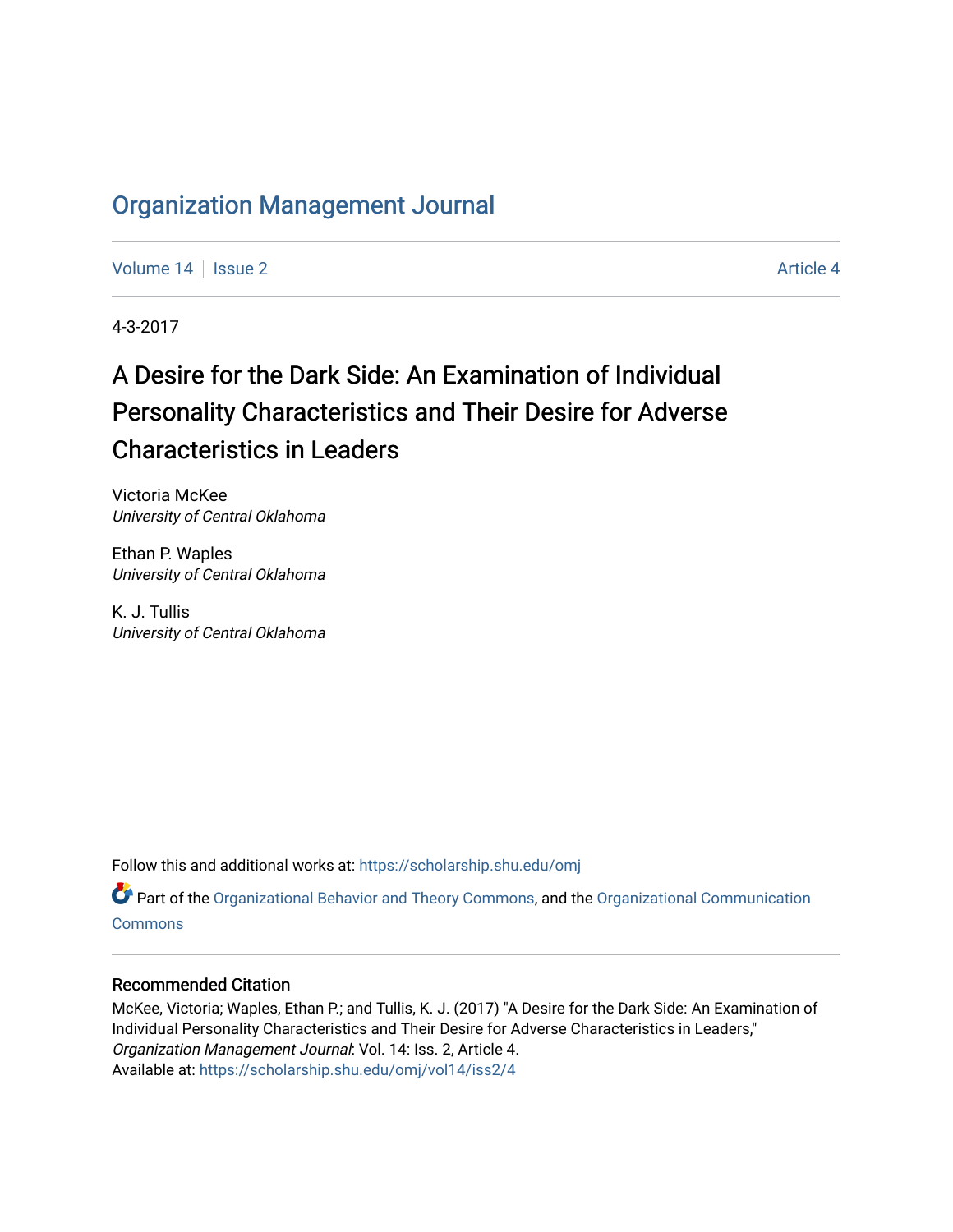Check for updates

# A Desire for the Dark Side: An Examination of Individual Personality Characteristics and Their Desire for Adverse Characteristics in Leaders

Victoria McKee, Ethan P. Waples, and K. J. Tullis

Department of Management, College of Business, University of Central Oklahoma, Edmond, Oklahoma, USA

#### ABSTRACT

Powerful and charismatic leaders are often highly desired by organizations and the followers that work within them. However, leaders who are highly skilled at developing relationships and accomplishing what they need to are often those individuals who rate very high on personality traits or characteristics that are considered "dark." Although much attention has been paid to leaders and dark characteristics, we know much less regarding the dark side of leadership and followers' susceptibility to these leaders. This article investigates the extent to which follower traits (i.e., the dark triad and the Big Five) predict a follower's propensity to accept leader behaviors indicative of psychopathy (measured via the Hare P-Scan). Results suggest a follower's psychopathy leads to the desire for dark leaders. Implications and future research suggest a more in-depth examination of followers and why certain individuals desire dark leadership, as well as examining negative environments.

From the Epic of Gilgamesh down to the present, it would seem that a principal element of almost every human narrative is the conflict between good and evil, usually embodied by individuals, be they king, chieftain, or dictator. Some leaders operate from a fundamental position of the dark side that is stipulated from the outset. While much of the historical management and leadership literature has emphasized leadership development, there is increasing attention to some of the darker elements of the leadership dynamic and concern with how those elements manifest in day-today managerial action. There exists a significant amount of applied research on the negative consequences of dark leadership in the business world, among them psychological distress, work–family conflict, and lower job satisfaction. Additionally, dark leaders have been described as toxic, tyrannical, and destructive (Mathieu, Neumann, Hare, & Babiak, [2014](#page-12-0)). Other forms of dark leadership, such as abusive leadership, have been found to increase psychological stress (Sosik & Godshalk, [2000](#page-12-1); Tepper, [2000](#page-12-2)), decrease employee performance (Harris, Kacmar, & Zivnuska, [2007](#page-11-0)), and increase workplace deviance (Mitchell & Ambrose, [2007\)](#page-12-3).

While such research provides evidence that dark leadership may be ineffective for employees, researchers have not been able to pinpoint why dark leaders often end up in

powerful positions within organizations. Part of the reason for this is definitional. Just what exactly is a "dark leader"? One framework for understanding the dynamic of dark leadership is the dark triad, a group of traits that seem to be consistently present in many dark leadership circumstances. The dark triad is defined by three separate but related traits—narcissism, Machiavellianism, and psychopathy (Paulhus & Williams, [2002](#page-12-4)). While two of these, narcissism and Machiavellianism, are often assumed to be somewhat common features of leadership (Bass, [1990;](#page-12-5) Yukl, [2002](#page-12-6)), and dark in their own right, the third, psychopathy, would seem to be perceived as an even darker, albeit somewhat less common, trait. Psychopathy thus seems an appropriate starting point for understanding the characteristics of dark leaders. Recent research has shown that the prevalence of psychopathy in high-level positions is significantly higher (4%) than in the general population (1%) (Babiak, Neumann, & Hare, [2010](#page-11-1); Coid, Yang, Ullrich, Roberts, & Hare, [2009;](#page-11-2) Neumann & Hare, [2008](#page-12-7)). In spite of a psychopath's negative attributes, such as grandiosity, egocentricity, lack of empathy, irresponsibility, and predisposition to defy social norms, psychopaths are still able to receive promotions, function in high-level positions, and influence followers in decision making for the organization (Hare & Neumann, [2008;](#page-11-3) Mathieu et al., [2014](#page-12-0)). Psychopaths are able to charm, manipulate, and deceive others, which in turn allows them to have perceived success

CONTACT Victoria McKee **varide and CO** vmckee@uco.edu **c** Department of Management, University of Central Oklahoma, College of Business, 100 N. University Dr., Edmond, OK 73034, USA.

#### **KEYWORDS**

Dark leadership; dark triad; personality; psychopathy; toxic triangle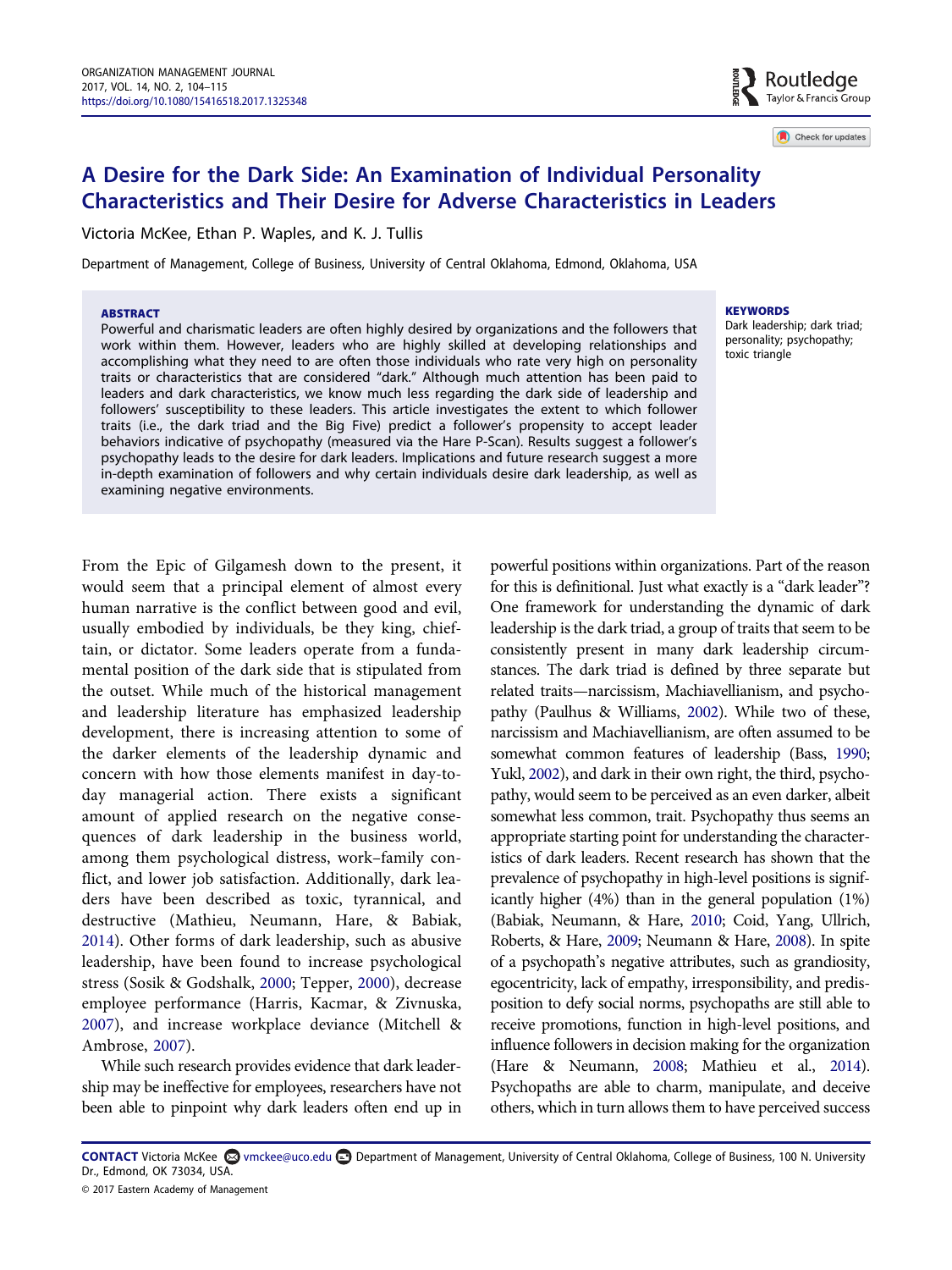even though they have low performance ratings and are potentially damaging to a corporation (Babiak et al., [2010](#page-11-1)). With psychopaths' ability to charm and be charismatic, it is no surprise that during initial meetings these individuals appear desirable in the short term (Campbell, Hoffman, Campbell, & Marchisio, [2011\)](#page-11-4). It would seem that a key objective of the leader selection process would be to identify individuals who exhibit worrisome levels of identified psychopathic traits and exclude them from consideration. Given the overrepresentation of psychopathic traits in high-level positions, however, it is alternatively possible that leaders are selected, at least in part, because of their potentially psychopathic traits, rather than in spite of them.

The evidence provided in the beginning of this article leads to a second key consideration in the present study —that the typical leadership study or leadership conversation routinely takes a leader-centric approach. The leadership literature is constantly focused on the leader to help understand and explain leadership. While this is important, so too is the follower-centric perspective. In this article, we utilize the follower-centric approach to begin to explain why leaders with psychopathic or dark tendencies rise to power. Given this, the purpose of this article is threefold. First, we work to identify the dark characteristics of leaders that are, in fact, viewed as desirable by followers. We attempt to do this by identifying the characteristics of a dark leader, measured by an adapted version of the Hare P-Scan, that employees would accept or perhaps even desire in their leaders. Second, we hypothesize and explore specific relationships between specific follower personality characteristics (i.e., the Big Five: John, Donahue, & Kentle, [1991](#page-11-5)) and follower propensity for desiring or selecting leaders who display or possess aspects of dark leadership (measured by the adapted Hare P-Scan). Third, we determine whether there is a relationship between an individual's own dark triad traits (i.e., narcissism, Machiavellianism, and psychopathy) and that person's propensity to desire or select leaders who display or possess aspects of dark leadership (measured by the adapted Hare P-Scan). By examining these relationships, this article identifies those followers that may indeed be drawn to, or be more accepting of, leaders with psychopathic tendencies.

# Psychopathy

A psychopath is defined by Cleckley [\(1964](#page-11-6)) as an individual who has the capacity to outwardly mimic the normality of a functioning person, but in reality, that individual is hiding a fundamental lack of internal personality structure. Despite seeming sincere, intelligent, and charismatic, a true psychopath does not have the ability to experience genuine emotions (Hare & Neumann, [2008\)](#page-11-3). Psychopathy is prevalent among leaders in corporate and financial industries (Babiak et al., [2010](#page-11-1)). This should be a concern for practitioners, and as researchers we are interested in why psychopathy is so prevalent in upper level leadership. Research indicates that psychopathy is considered one of the most destructive of the dark personalities, but empirical research has trailed because organizations are reluctant to participate in dark leadership research. Also, without a trained psychologist, many scales cannot be used to accurately measure psychopathy in the workplace (Babiak & Hare, [2006;](#page-11-7) Mathieu et al., [2014](#page-12-0); Williams, Nathanson, & Paulhus, [2010](#page-12-8)).

Additionally, some researchers have postulated that individuals are quick to accept certain negative traits because of a lack of awareness that "psychopaths" exist. It is possible that a dark side interpretation of such traits is discounted because of an assumption that a person with personality disorder would be relatively easy to identify and would thus not be hired in the first place (Greenhalgh, [1973\)](#page-11-8). The clinical profile of the psychopath differs markedly from that of the psychotic. For example, the psychotic individual is prone to episodic delusions, paranoia, and other stereotypical symptoms of mental disorder (Hillon & Tullis, [2007\)](#page-11-9), whereas a psychopath is able to mimic normal behaviors. This distinction is important because many individuals in the workplace believe they have the capacity to identify psychopathic behavior and thus exclude individuals who exhibit overt or obvious dark leadership characteristics or organizationally toxic behaviors, but as the preceding paragraphs indicate, individuals do not have a "sixth sense" about employees. Employees are able to distinguish the psychotics but not the psychopaths.

#### Psychopathy, leadership, and the dark side

Most theories regarding dark leadership are leader-centric, in which personality explains leader behavior. While leadership scholars acquire increasing knowledge of the followers in the leadership process, less attention has been paid to the dark side of leadership and follower susceptibility to these leaders (Thoroughgood, Padilla, Hunter, & Tate, [2012](#page-12-9)). When examining dark leadership, it is important to recognize that dark leadership is examined under many different names, such as toxic leaders, tyrannical leaders, and destructive leaders (Ashforth, [1994;](#page-11-10) Einarsen, Aasland, & Skogstad, [2007;](#page-11-11) Lipman-Blumen, [2008\)](#page-11-12). Even though each is its own area of study, there is significant overlap between theories. All of the dark leadership theories just referred to, however, provide evidence that dark leaders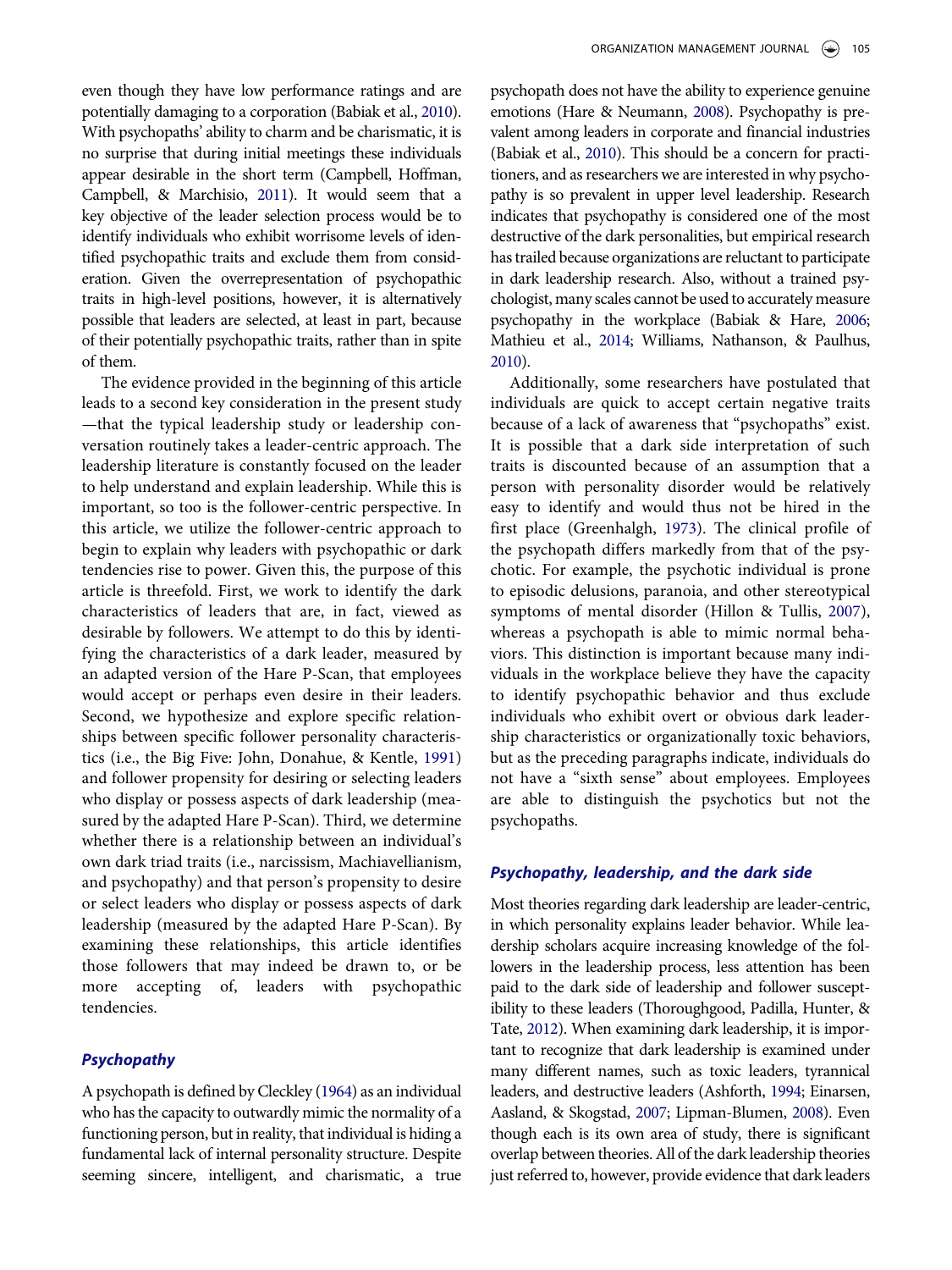are deceptive, and they have a tendency to lie, degrade, and ridicule their followers, blame others for their mistakes, and be aggressive toward their followers (Mathieu et al., 2008). Padilla, Hogan, and Kaiser [\(2007\)](#page-12-10) were the first to introduce the concept of destructive leadership as a multidimensional theory that examines both the leader and the follower. The authors explain that leadership is a process and introduce the toxic triangle. These three components of the toxic triangle are destructive leaders, conducive environments, and susceptible followers. The question that is introduced in the toxic triangle is, what makes a follower susceptible to dark leadership? Research suggests that all individuals want safety, security, group membership, and predictability (Kellerman, [2004](#page-11-13); Lipman-Blumen, [2005](#page-11-14)). Since individuals desire these traits in their leaders, they may in turn follow any leader who provides them with a sense of collective identity (Kellerman, [2004;](#page-11-13) Lipman-Blumen, [2005\)](#page-11-14). Also, individuals have a predisposition to emulate higher status individuals (Brody & Stoneman, [1985](#page-11-15)), obey authority figures (Milgram, [1974\)](#page-12-11) and to conform to group norms (Asch, [1951](#page-10-0)). This general predisposition provides yet another mechanism for leaders to exploit and encourage followers to latch on to a dark leader. Additionally, Padilla et al. [\(2007\)](#page-12-10) provide evidence that there are two different types of susceptible individuals, conformers and colluders. Conformers are individuals who comply with a destructive leader out of fear, versus colluders, who actively participate in the leader's negative agenda. Both conformers and colluders are motivated by self-interest, but for different reasons (Higgins, [1997;](#page-11-16) Kellerman, [2004](#page-11-13); Padilla et al., [2007](#page-12-10)).

Although the destructive leadership literature begins to examine why followers may be susceptible to dark leaders, very little research has examined an individual's propensity to choose a dark leader. In this article, we examine follower traits and preferences, and what could potentially draw followers to individuals with such dark tendencies.

#### Psychopathy and the Hare P-Scan

Psychopathy is one of the most widely researched constructs in clinical psychology. The clinical definition and existing conceptualizations of psychopathy are derived from Cleckley ([1941\)](#page-11-17). Cleckley described psychopathy as a syndrome that included interpersonal (manipulativeness and superficial charm), affective (remorseless and callous), and behavioral (lack of realistic plans and violation of social and acceptable norms) features (Cleckley, [1941\)](#page-11-17). Of course, the present effort does not purport to identify or measure psychopathy at a clinical level. This is why we utilize an instrument adapted from the Hare P-Scan, a screening instrument designed to quickly identify individuals with substantial psychopathic features. Individuals so identified would typically be referred for further testing and evaluation. The Hare P-Scan can be used in a variety of situations and is beneficial because it does not have to be administered by professionals; it does not give a clinical diagnosis, but allows the individual researcher to investigate the propensity of psychopathic features in an individual (Hare & Herve, [1999\)](#page-11-18).

The Hare-P Scan is divided into three major components: interpersonal, affective, and lifestyle. The interpersonal dimension of psychopathy is characterized by glibness, superficial charm, grandiose sense of selfworth, pathologic lying, and manipulativeness. The affective component of psychopathy is described by lack of remorse, shallow affect, lack of empathy, and failure to accept responsibility. The final dimension of psychopathy is lifestyle, defined as a need for stimulation, parasitic lifestyle, lack of realistic long-term goal, impulsivity, and irresponsibility (Mathieu et al., [2014](#page-12-0); Neumann, Hare, & Newman, [2007](#page-12-12)).

As an example of how psychopathy relates to leadership, Babiak et al. [\(2010](#page-11-1)) surveyed 203 upper level managers to examine the relationship between psychopathy and leadership in the workplace. This study provided evidence that psychopathy, particularly the interpersonal component, is positively associated with in-house company ratings of charisma/presentation style and negatively associated with ratings on performance and responsibility. From this study, the authors were able to conclude that an individual's ability to charm, manipulate, and deceive others allowed psychopathic leaders to achieve success in the workplace despite exhibiting potentially harmful behaviors within the corporation and negative performance ratings (Babiak et al., [2010\)](#page-11-1).

Another reason for concern is that individuals may be failing to consider that we could have a flawed definition of what is socially desirable in our leaders. To many, statements related to individual traits or behaviors, such as "self-confident, self-assured, seldom embarrassed," "sees self as a leader, others as followers," "has strong sense of entitlement," and finally "no apparent anxiety, nervousness, or distress" seem very desirable. However, these are all, in fact, items on the Hare P-Scan (Hare & Hervé, [1999\)](#page-11-18) that serve as indicators of psychopathic behavior or tendencies (Cleckley, [1964\)](#page-11-6). Such characteristics, as indicators of psychopathy, can be problematic once we consider followercentric (i.e., followers helping to give rise to increased leader influence and power) theories or approaches to leadership research. One reason this is of concern is that leaders are chosen and encouraged when they have at least some resemblance to followers' prototypical image of a leader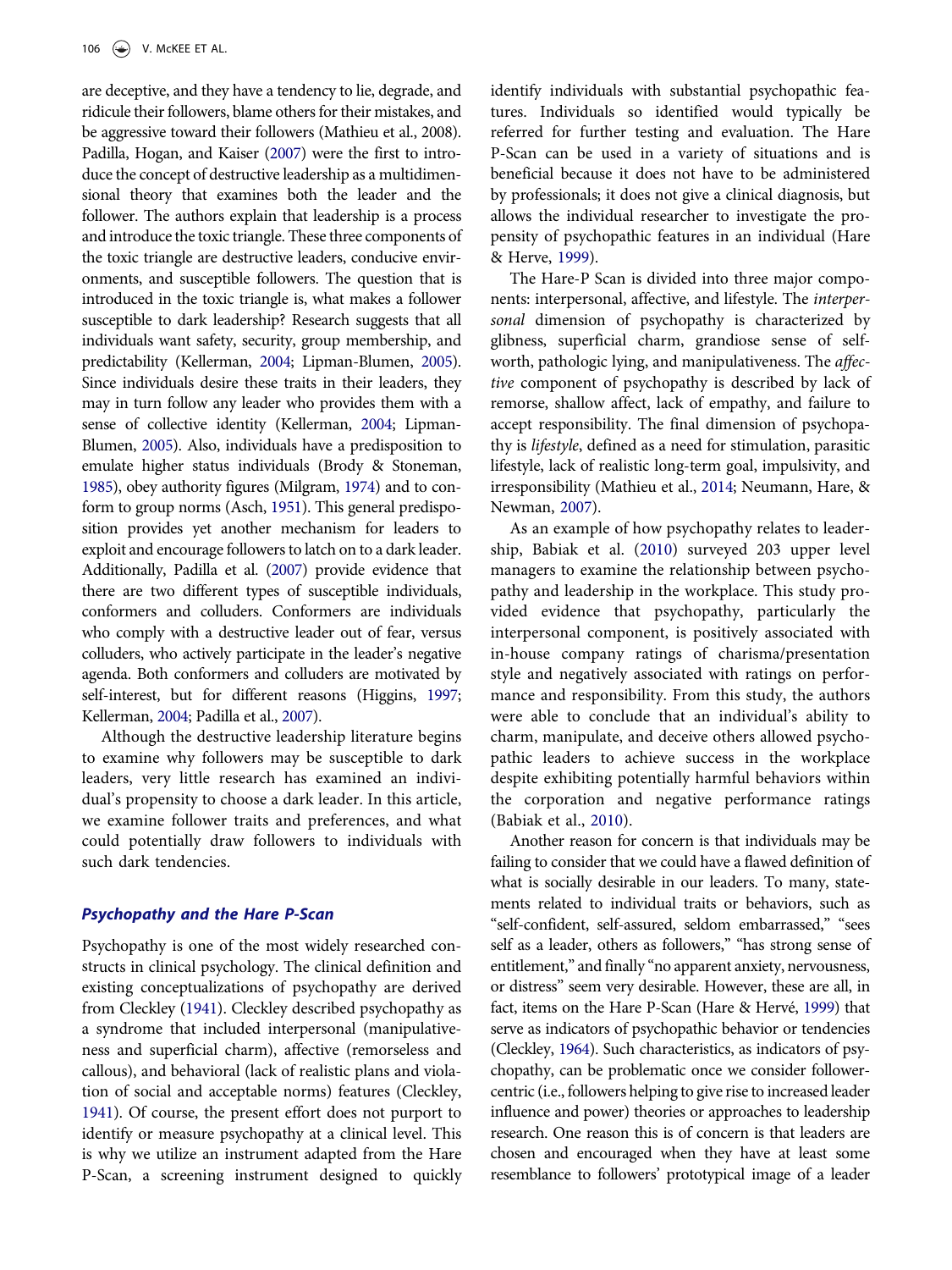(Howell & Shamir, [2005](#page-11-19)). The leader's attributes grow by both positive reflections from followers and political support from organizational leadership. Followers typically have an active role in creating their leaders; therefore, if attributes associated with the dark side actually appear in a leader, the followers have some culpability for creating the situation (Howell & Shamir, [2005\)](#page-11-19). Making this situation even more powerful is the notion that, according to Shamir, House, and Arthur [\(1993\)](#page-12-13), charismatic leaders must match their vision to link to the values of followers. Such values match, coupled with support by followers for leader traits, creates a particularly powerful and perhaps toxic situation. Similarly, Conger and Kanungo [\(1987\)](#page-11-20) discuss that charisma must always be attributed—by followers. Therefore, the most dynamic and influential leaders (e.g., charismatic ones) are often clearly and explicitly given that status by the very individuals that follow them.

Traits often associated with a charismatic leader, such as high levels of self-esteem and self-efficacy (Howell & Shamir, [2005\)](#page-11-19), are, interestingly, also found on Hare's list of psychopathic traits (Hare, [1993\)](#page-11-21). Perhaps followers, in a desire to associate themselves with charismatic leadership, are inadvertently selecting for several traits that, while often associated with standard perceptions of strong leaders, have darker overtones.

#### The big five and dark leadership

Personality and its relationship to leadership have garnered much attention in recent years. The Big Five traits include extroversion (social, gregarious, assertive, active, exciting, and cheerful), agreeableness (trusting, honest, altruistic, compliant, and modest), conscientiousness (competent, orderly, dutiful, achievement-oriented, and disciplined), emotional stability (calm, friendly, happy, future thinking, and not self-conscious), and openness to experiences (imaginative, artistic, experimental, curious, and diverse).

When examining the Big Five traits, numerous researchers have found small positive correlations between psychopathy and extraversion and openness to experience and negative or zero correlations between psychopathy and neuroticism (Mathieu et al., 2014; Vernon, Villani, Vickers, & Harris, [2008;](#page-12-14) Paulhus & Williams, [2002\)](#page-12-4). Also, psychopathy has also been found to be associated with low levels of conscientiousness (Mathieu et al., [2014;](#page-12-0) Paulhus & Williams, [2002](#page-12-4); Vernon, Villani, Vickers, & Harris, [2008](#page-12-14)). Furthermore, Jakobwitz and Egan ([2006](#page-11-22)) examined the dark triad as it relates to personality in the general population. The authors examined the relationship between the constructs of the dark triad and how these constructs fit into the five factors of personality; they provided evidence of correlations of high neuroticism and low agreeableness and the dark triad. This research is crucial in the study of the dark triad and personality because the sample was the general population, providing evidence that these dark traits exist in normal-functioning individuals (Jakobwitz & Egan, [2006](#page-11-22)). To date, most of the research conducted has been focused on the Big Five personality traits as they relate to the dark triad. Based on previous research regarding the dark triad and its relationship to the Big Five personality traits, we hypothesize the following:

Hypothesis 1a. Agreeableness, a dimension of the Big Five, will be positively related to desired dark leader behaviors.

Hypothesis 1b. Conscientiousness, a dimension of the Big Five, will be negatively related to desired dark leader behaviors.

Hypothesis 1c. The Big Five will predict, above and beyond the dark triad, desired dark leader behaviors.

#### Dark triad and leadership

Over the past two decades there has been increased research regarding dark leadership. This research has been essential for organizations in order to understand leaders and followers who engage in deviant behaviors, who have poor work performance, and who have the potential for "derailment" (Khoo & Burch, [2008\)](#page-11-23). The dark triad of personality consists of three overlapping constructs, which are narcissism, Machiavellianism, and psychopathy (Paulhus & Williams, [2002](#page-12-4)). All three components of the dark triad have strong positive intercorrelations, but are considered conceptually independent (Jakobwitz & Egan, [2006;](#page-11-22) Johnson, Luthans, & Hennessey, [1984](#page-11-24)).

The first component of the dark triad, narcissism, is described as the belief one is superior, an individual who is highly self-absorbed, feels entitled, lacks empathy, and is vain (Furtner, Rauthmann, & Sachse, [2011;](#page-11-25) Paulhus & Williams, [2002](#page-12-4)). Narcissists believe they are superior to others and can treat others as substandard by being insensitive, hostile, and altering conversations or interpretations toward their own well-being (Judge, Piccolo, & Kosalka, [2009\)](#page-11-26). Narcissism is positively correlated with aggression and extraversion and negatively correlated with empathy, agreeableness, and conscientiousness (Douglas, Bore, & Munro, [2012](#page-11-27)).

The second component of the dark triad is Machiavellianism, a trait in which individuals are calculating and feel others can be manipulated (Christie &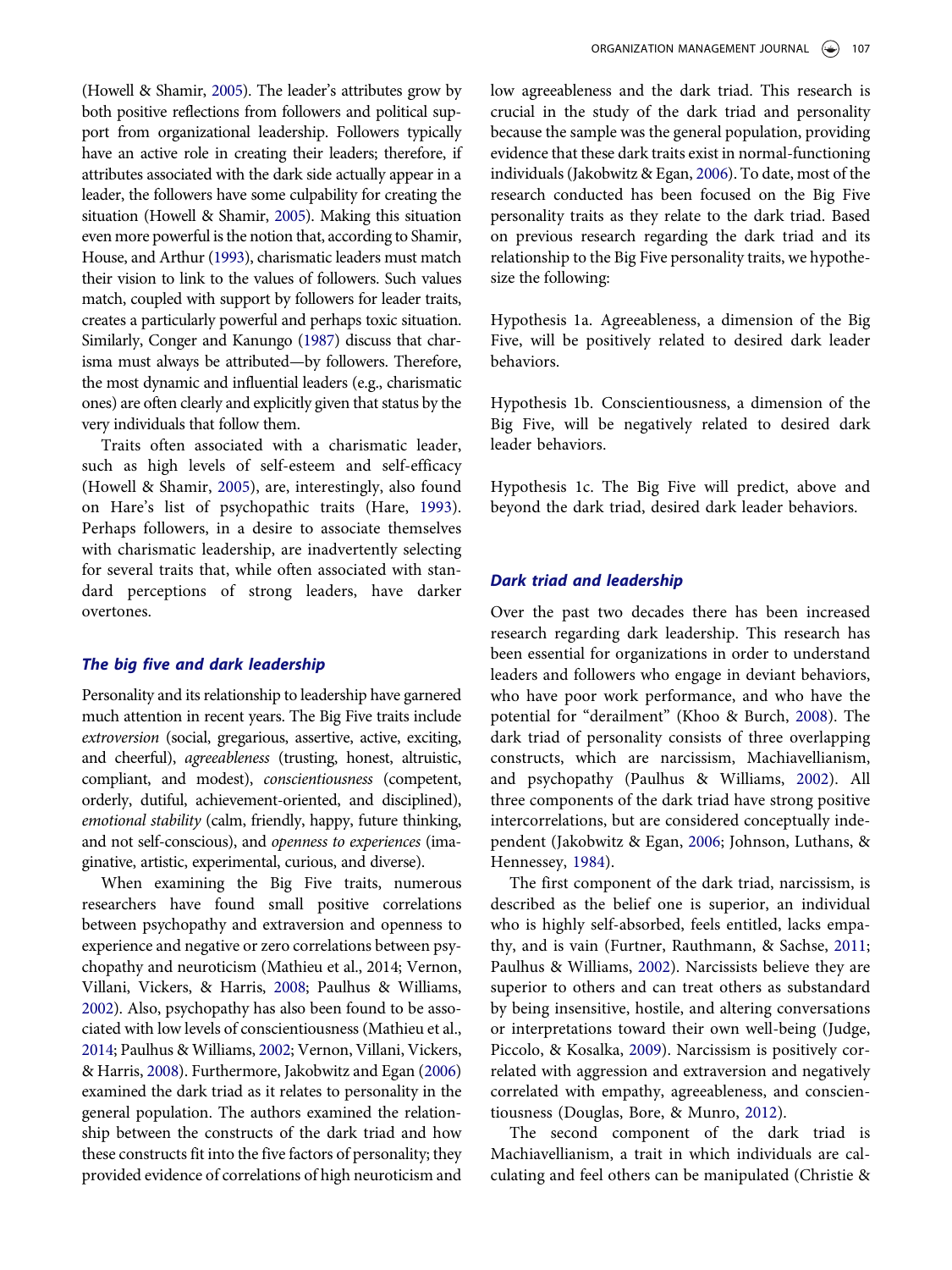Geis, [1970](#page-11-28); Shea & Beatty, [1983\)](#page-12-15). Leaders who are Machiavellian need control over their workers, have strong political motivations, and are willing to abuse power for personal gain (Judge et al., [2009\)](#page-11-26). Machiavellianism is positively correlated with aggression and neuroticism, yet negatively correlated with empathy, openness, agreeableness, and conscientiousness (Douglas et al., [2012\)](#page-11-27).

The final component of the dark triad is psychopathy. Psychopathy is a combination of high impulsivity, and low empathy and anxiety, coupled with antisocial behaviors (Bishopp & Hare, [2008](#page-11-29); Cleckley, [1955;](#page-11-30) Douglas et al., [2012\)](#page-11-27). Psychopathy consists of two factors. The first factor of psychopathy is characterized by selfishness, being unapologetic, having superficial charisma, and having the ability to exploit others. The second factor is characterized by high impulsivity and emotional instability, coupled with a self-defeating lifestyle (Douglas et al., [2012](#page-11-27)). Psychopathy is positively correlated with aggression and negatively correlated with empathy, openness, agreeableness, and conscientiousness (Douglas et al., [2012](#page-11-27)). After examining the literature regarding the dark triad, we propose the following hypotheses:

Hypothesis 2a. Psychopathy, a dimension of the dark triad, will be positively related to desired dark leader behaviors.

Hypothesis 2b. Machiavellianism, a dimension of the dark triad, will be positively related to desired dark leader behaviors.

Hypothesis 2c. Narcissism, a dimension of the dark triad, will be positively related to desired dark leader behaviors.

Hypothesis 2d. The dark triad will predict desired dark leader behaviors.

It is interesting to note that all three of the dark triad constructs are related to the five factor model (FFM) of personality. The most notable is a negative correlation between the dark triad and agreeableness and conscientiousness (Douglas et al., [2012](#page-11-27); Jakobwitz & Egan, [2006;](#page-11-22) Paulhus & Williams, [2002\)](#page-12-4). This is very significant, and one of the reasons further investigation is needed when examining a follower's desire for dark leadership. Studies indicate that we have dark leaders and they are somewhat successful in an organization, but the question is, why (Coid et al., [2009](#page-11-2); Mathieu, Neumann, Hare, & Paul, [2014](#page-12-0); Neumann & Hare, [2008](#page-12-7))? Are employees beginning to expect some of these behaviors? Similarly, if individuals rate high on the

dark triad, do they desire dark leadership? These questions proposed are somewhat exploratory in nature, as there is very little research conducted examining an individual's score of dark leadership and personality and their most desirable leadership style. This is why this study proposes the preceding hypotheses to explore these relationships.

# **Methods**

#### **Participants**

An online survey was used to collect data on individuals' personality characteristics and the relationship between those characteristics and desired leadership behaviors. Demographic information collected included the participant's age, gender, classification in the university, employment status, and experience as a manager in a business setting. Participants were recruited by advertising the survey to students in management and human resource management courses at a large, Southwestern university. Participants were offered some form of course extra credit in exchange for participation. Overall, 216 individuals began the survey. Forty-nine participants (23%) failed to complete the survey in its entirety, leaving a final usable sample of  $N = 167$ . Of these, 57% were Caucasian, 51% were female, 64% were currently working, and 48% ranged in age from 18 to 24 and 37% between 25 and 34 years of age.

## Procedures

Participants were invited via an e-mail that contained a link to a Web-based survey. Once they arrived at the website, they were asked to read the informed consent and electronically confirm their willingness to participate; after confirming, participants began the survey. First, participants completed a modified version of the 90 item Hare-P-Scan (Hare & Hervé, [1999\)](#page-11-18) that required them to identify behaviors or traits participants may desire or not desire a leader to engage in or display. Second, each participant completed the 27-item SD3 scale (Jones & Paulhus, [2014](#page-11-31)) measuring Machiavellianism, narcissism, and psychopathy (i.e., the dark triad). Third, participants completed the Big Five Inventory (John et al., [1991](#page-11-5)). Finally, participants provided demographic information, including age, gender, nationality, and work experience. Complete participation lasted approximately 45 minutes.

#### Measures

#### Modified Hare-P Scan

The Hare P-Scan (Hare & Hervé, [1999](#page-11-18)) is a 90-item measure intended to identify personality characteristics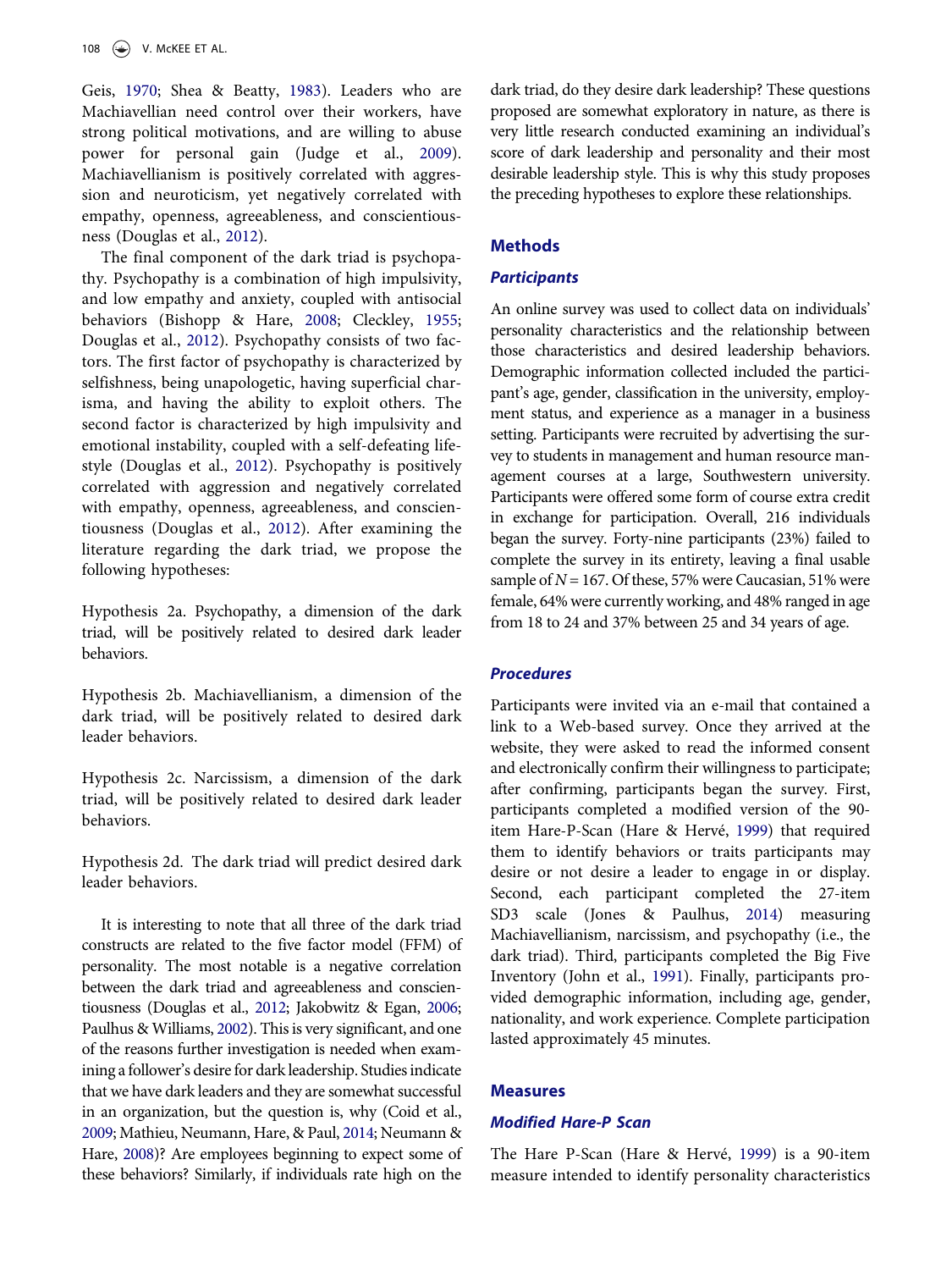that serve as markers of psychopathic potential in individuals. For the present study, participants indicated the extent to which they would desire an individual who was leading them in an organization to display the traits or behaviors mentioned. Participants selected a response on a 4-point Likert-type scale, where 4 was highly desirable and 1 was highly undesirable. Participants could also mark 0 to indicate the behavior was irrelevant to performance. The measure includes three subscales. The first subscale, Interpersonal Behaviors, includes items such as "Attempts to portray self in good light" and "Attitude towards others is cold or harsh." Reliability for this subscale was sound  $(\alpha = .93)$ . The second subscale, Affective Behaviors, includes items such as "Often physically or emotionally abusive" and "Emotional outbursts usually shortlived." Reliability for this subscale was sound ( $\alpha = .96$ ). The third subscale, Lifestyle Behaviors, includes items such as "Behavior is unpredictable" and "Has only casual friends and followers." Reliability for this subscale was sound ( $\alpha = .95$ ).

# Dark triad

The dark triad was measured using the SD3 (Jones & Paulhus, [2014](#page-11-31)). This 27-item measure contains 9-item measures of Machiavellianism, narcissism, and psychopathy. Participants were asked to indicate the extent to which they agreed or disagreed with the statements presented. All items were completed using a 5-point Likert-type scale, ranging from 5, strongly agree, to 1, strongly disagree. Items for Machiavellianism included "Avoid direct conflict with others because they may be useful in the future," and reliability was sound  $(\alpha = .81)$ . Items for narcissism included "People see me as a natural leader," and reliability was minimally acceptable for research purposes ( $\alpha$  = .62; cf. Nunnally, [1978](#page-12-16)). Items for psychopathy included "I like to pick on losers" and "It's true that I can be mean to others," and reliability was sound ( $\alpha = .76$ ).

#### Big five personality inventory

John, Donahue, and Kentle's [\(1991](#page-11-5)) 44-item Big Five Inventory was utilized as the assesment of personality. Participants rated the extent to which they agreed or disagreed that presented statements described them. All items were completed using a 5-point Likert type scale ranging from 5, agree strongly, to 1, disagree strongly. Items for agreeableness ( $\alpha = .80$ ) included "Is generally trusting" and "Likes to cooperate with others." Items for extraversion ( $\alpha$  = .76) included "Is talkative" and "Is full of energy." Items for conscientiousness  $(\alpha = .74)$  included "Is a reliable worker" and "Does things efficiently." Items for neuroticism  $(\alpha = .73)$  included "Worries a lot" and "Gets nervous easily." Items for openness (α = .76) included "Likes to reflect, play with ideas" and "Is inventive."

# Analysis

The purpose of this study is to explore whether followers' personality characteristics are related to their desire, in a leader, for specific types of leader traits or behaviors deemed as "dark." Although it is counterintuitive to think of a desirable leader with dark traits, we may be subconsciously selecting these individuals because those particular traits indeed make these individuals more suitable and successful in leadership positions. Specifically, we examined whether a participant's (i.e., follower) dark triad score (narcissism, Machiavellianism, and psychopathy) coupled with that person's Big Five Personality Inventory (extraversion, consciousness, open to experiences, agreeableness, and neuroticism) would predict the participant's desires for leaders displaying dark leadership behaviors—using the modified Hare P-Scan as the measure of such behaviors or tendencies.

Since this study is exploratory in nature, we proceeded with a basic analysis. First, we examined the intercorrelations table to identify relationships that presented interesting or notable implications for how followers may select dark traits in leaders. Next, we utilized follower personality characteristics, their dark triad score and personality inventory, to predict selected dark traits (as measured by the Hare P-Scan). It was important to examine all facets of these relationships since this is an area that has very little empirical data.

# **Results**

Means, standard deviations, and correlations for all variables in the present study can be found in [Table 1](#page-7-0). In viewing this table, the first thing to note is the very high correlations between the dimensions of the Hare P-Scan. Because of these high interrelationships, and because the dimensions are all intended to provide an indication of potential psychopathy in individuals, we summed the scale into one overall composite score.

[Table 2](#page-7-1) presents the means, standard deviations, and correlations of all variables utilized moving forward, including the composite Hare P-Scan score (12-point scale).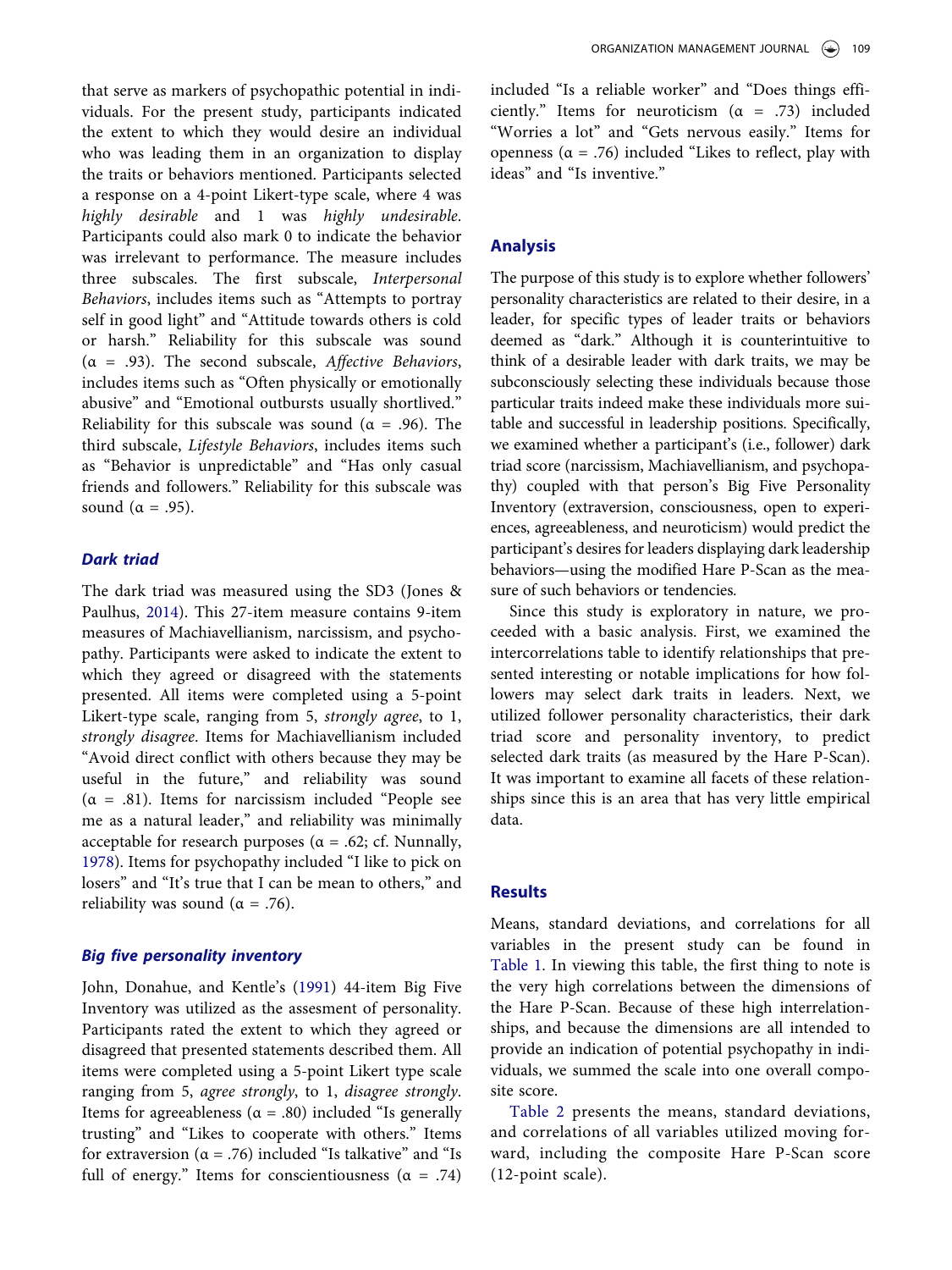<span id="page-7-0"></span>Table 1. Correlations between Hare P-Scan dimensions, SD3, and Big Five Inventory.

|                      | М    | SD   |           |           |           | 4        |          | 6        |           | 8         | 9         | 10     |     |
|----------------------|------|------|-----------|-----------|-----------|----------|----------|----------|-----------|-----------|-----------|--------|-----|
| 1. HP-Interpersonal  | 1.68 | 0.52 | .93       |           |           |          |          |          |           |           |           |        |     |
| 2. HP-Affective      | 1.36 | 0.51 | $.81***$  | .96       |           |          |          |          |           |           |           |        |     |
| 3. HP-Lifestyle      | 1.31 | 0.52 | $.77***$  | $.90**$   | .95       |          |          |          |           |           |           |        |     |
| 4. Narcissism        | 2.96 | 0.50 | .19*      | .06       | $-.02$    | .62      |          |          |           |           |           |        |     |
| 5. Machiavellianism  | 2.94 | 0.66 | .18*      | .11       | .10       | .32**    | .81      |          |           |           |           |        |     |
| 6. Psychopathy       | 2.17 | 0.60 | $.43***$  | $.45***$  | $.39***$  | $.42***$ | .19*     | .76      |           |           |           |        |     |
| 7. Agreeableness     | 3.73 | 0.65 | $-.30**$  | $-.35***$ | $-.29**$  | $-.28**$ | $-.10$   | $-.63**$ | .80       |           |           |        |     |
| 8. Extraversion      | 3.18 | 0.66 | $-.06$    | $-.09$    | $-.11$    | .01      | $.46***$ | $-.04$   | .13       | .76       |           |        |     |
| 9. Conscientiousness | 3.70 | 0.61 | $-.32***$ | $-.36***$ | $-.34***$ | $-.08$   | .10      | $-.53**$ | $.53**$   | $.26***$  | .74       |        |     |
| 10. Neuroticism      | 2.79 | 0.65 | .04       | .08       | .06       | $.19*$   | $-.18*$  | $.23**$  | $-.41***$ | $-.26***$ | $-.38***$ | .73    |     |
| 11. Openness         | 3.41 | 0.61 | $-.09$    | $-.17*$   | $-.12$    | $-.02$   | .12      | $-.22**$ | $.34***$  | $.24***$  | $.25***$  | $-.13$ | .76 |

Note. Total  $N = 167$ . Reliabilities along the diagonal, in italics.

\*Significant at  $p < .05$ . \*\*Significant at  $p < .01$ .

<span id="page-7-1"></span>Table 2. Correlations utilizing composite Hare P-Scan.

| SD<br>M<br>4<br>b<br>1. Composite Hare P-Scan<br>4.35<br>1.45<br>.98                                                |               | $\tilde{\phantom{a}}$ |  |  |  |  |     |
|---------------------------------------------------------------------------------------------------------------------|---------------|-----------------------|--|--|--|--|-----|
|                                                                                                                     |               |                       |  |  |  |  | q   |
|                                                                                                                     |               |                       |  |  |  |  |     |
| 0.50<br>.08<br>.62                                                                                                  | 2. Narcissism | 2.96                  |  |  |  |  |     |
| 3. Machiavellianism<br>$.32**$<br>2.94<br>0.66<br>.14<br>.81                                                        |               |                       |  |  |  |  |     |
| $.45***$<br>$.42***$<br>$.19*$<br>4. Psychopathy<br>2.17<br>0.60<br>.76                                             |               |                       |  |  |  |  |     |
| $-.28**$<br>$-.34***$<br>$-.63**$<br>0.65<br>3.73<br>5. Agreeableness<br>$-.10$<br>.80                              |               |                       |  |  |  |  |     |
| $.46***$<br>0.66<br>6. Extraversion<br>3.18<br>$-.09$<br>.13<br>.01<br>$-.04$<br>.76                                |               |                       |  |  |  |  |     |
| $-.36***$<br>.53**<br>$.26***$<br>$-.53**$<br>3.70<br>0.61<br>7. Conscientiousness<br>$-.08$<br>.10<br>.74          |               |                       |  |  |  |  |     |
| $.23***$<br>$-.41***$<br>$-.26***$<br>$-.38**$<br>$.19*$<br>2.79<br>0.65<br>$-.18*$<br>8. Neuroticism<br>.06<br>.73 |               |                       |  |  |  |  |     |
| $.34**$<br>$.24***$<br>$.25***$<br>$-.22***$<br>0.61<br>3.41<br>9. Openness<br>$-.13$<br>$-.02$<br>.12<br>$-.13$    |               |                       |  |  |  |  | .76 |

Note. Total  $N = 167$ . Reliabilities along the diagonal, in italics.

\*Significant at  $p < .05$ . \*\*Significant at  $p < .01$ .

#### Hypotheses 1a through 1c and 2d

The first set of hypotheses examined the extent to which follower personality characteristics, measured via the FFM, relate to an individual desire to be led by an individual possessing or displaying dark leader behaviors (as measured by the modified Hare P-Scan).

Hypothesis 1a suggested that agreeableness would be positively related to desired dark leader behaviors. In fact, level of agreeableness was negatively related  $(r = -.34, ...)$  $p < .01$ ) to desired dark leader behaviors (see [Table 2](#page-7-1)). Thus, hypothesis 1a was strongly rejected. Similarly, we suggested in hypothesis 1b that conscientiousness would be negatively related to desired dark leader behaviors. In fact, level of conscientiousness was negatively related  $(r = -.36, p < .01)$  to desired dark leader behaviors (see [Table 2](#page-7-1)). Thus, hypothesis 1b was strongly rejected. These findings are further explored in the discussion section.

Hypothesis 1c suggested that the FFM would predict, above and beyond the dark triad, desired dark leader behaviors. To test this hypothesis, we conducted a hierarchical regression. Step 1 included age, gender, and employment status; step 2 included the dark triad traits (narcissism, Machiavellianism, psychopathy); step 3 included the Big Five (agreeableness, extraversion, conscientiousness, openness, and neuroticism). The dependent variable in this case was desired dark leader behaviors (i.e., modified Hare P-Scan). This analysis provided evidence that the dark triad traits help to predict desired dark leader behaviors above and beyond age, gender, and employment status

 $(\Delta R^2 = .21, \Delta F(3, 158) = 16.32, p < .00)$ . This particular result confirms hypothesis 2d, which suggested that the dark triad would in fact predict desired dark leader behaviors or traits (see [Table 3\)](#page-8-0).

Furthermore, the results yielded evidence that the Big Five did not predict desired dark leader behaviors above and beyond age, gender, employment status, and the dark triad ( $\Delta R^2 = .02$ ,  $\Delta F(5, 153) = 0.96$ ,  $p = .45$ ). This result confirms the rejection of hypothesis 1c.

#### Hypotheses 2a through 2c

The second set of hypotheses examined the extent to which follower psychopathy, narcissism, and Machiavellianism—measured via the SD3 (Jones & Paulhus, [2014](#page-11-31))—related to a follower's desire to be led by an individual possessing or displaying dark leader behaviors (as measured by the modified Hare P-Scan).

Specifically, hypothesis 2a suggested psychopathy would be positively related to desired dark leader behaviors as measured by the Hare P-Scan. Hypothesis 2a was supported, as follower psychopathy related positively and significantly  $(r = .45;$  $p < .01$ ) to desired dark leader behaviors. Similarly, hypothesis 2b suggested Machiavellianism, a dimension of the dark triad, would be positively related to desired dark leader behaviors as measured by the Hare P-Scan. Machiavellianism was not significantly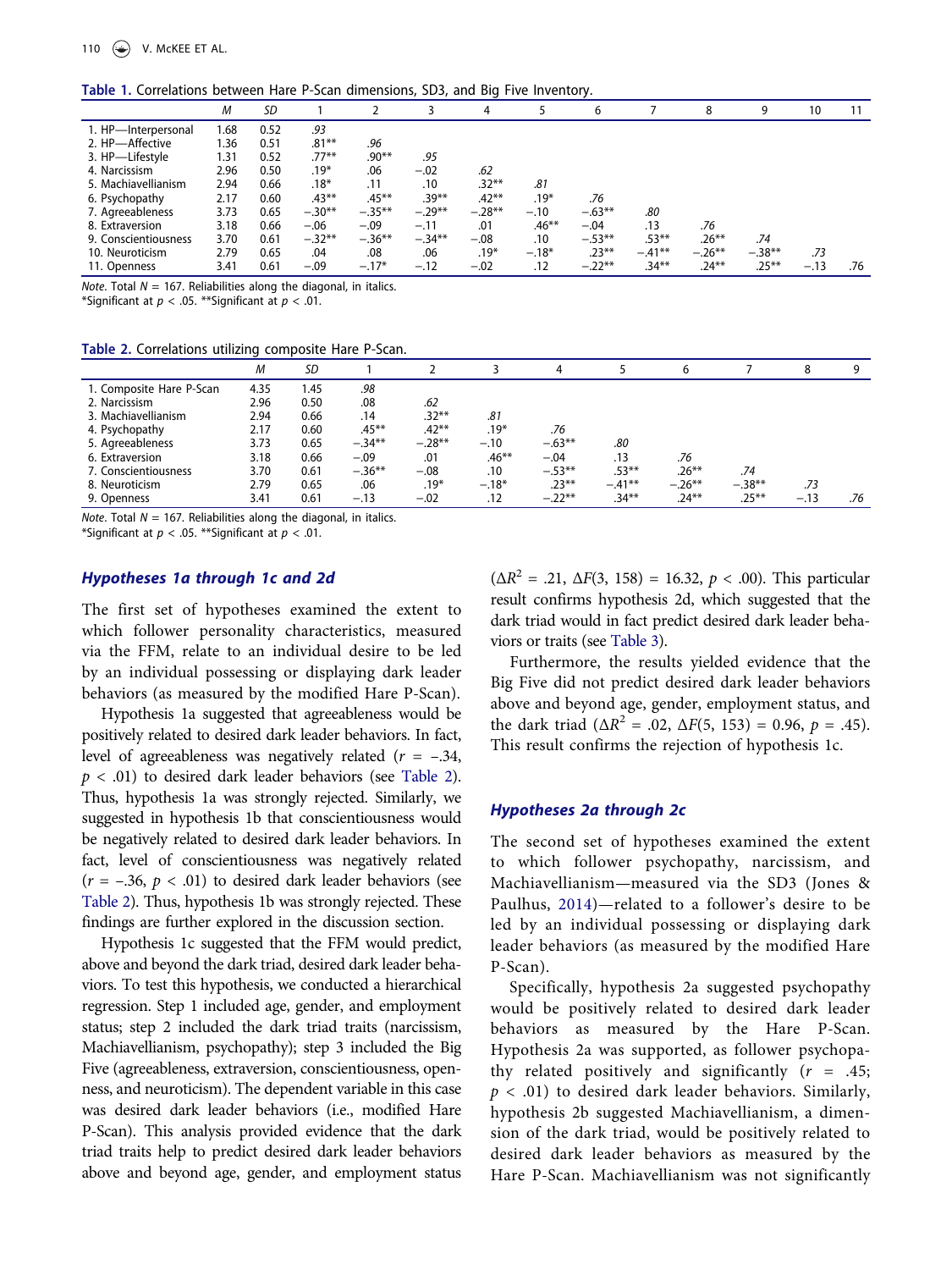<span id="page-8-0"></span>Table 3. Hierarchical regression utilizing composite Hare P-Scan as DV.

| Predictor and step       | β        | $R^2$ | $\Delta R^2$ | ΔF    |
|--------------------------|----------|-------|--------------|-------|
| Hare P-Scan composite    |          |       |              |       |
| Step 1                   |          |       |              |       |
| Age                      | $-.10$   |       |              |       |
| Employment status        | $.22***$ |       |              |       |
| Gender                   | $-.15$   | .329  | .094         | 5.57  |
| Step 2                   |          |       |              |       |
| Age                      | $-.08$   |       |              |       |
| Employment status        | $.16*$   |       |              |       |
| Gender                   | .00      |       |              |       |
| Machiavellianism         | $-.04$   |       |              |       |
| Narcissism               | .11      |       |              |       |
| Psychopathy              | $.48**$  | .308  | .214         | 16.32 |
| Step 3                   |          |       |              |       |
| Age                      | $-.07$   |       |              |       |
| <b>Employment status</b> | $.15*$   |       |              |       |
| Gender                   | .03      |       |              |       |
| Machiavellianism         | $-.05$   |       |              |       |
| Narcissism               | $.17*$   |       |              |       |
| Psychopathy              | $.46***$ |       |              |       |
| Agreeableness            | .00      |       |              |       |
| Extraversion             | $-.13$   |       |              |       |
| Conscientiousness        | $-.09$   |       |              |       |
| Neuroticism              | $-.04$   |       |              |       |
| Openness                 | .08      | .329  | .021         | .956  |

 $**p*$  < .05.  $**p*$  < .01.

related to desired dark traits in leaders  $(r = .14, )$  $p > .05$ ). Along these lines, hypothesis 2c suggested narcissism would be positively related to desired dark leader behaviors. Again, the positive relationship ( $r = .08$ ,  $p > .05$ ) was not significant. Thus, hypotheses 2b and 2c were not supported.

# Exploring overlap between the dark triad and the Big Five

To explore whether the dark triad measure is indeed capturing variance that is unique, we adjusted the order of entry for both variable sets in the hierarchical regression. Hence, step 1 included age, gender, and employment status; step 2 included the Big Five (agreeableness, extraversion, conscientiousness, openness, and neuroticism); and step 3 included the dark triad traits (narcissism, Machiavellianism, psychopathy). The dependent variable in this case was desired dark leader behaviors (i.e., modified Hare P-Scan). Results indicated that the second step (Big Five) was significant in predicting desired dark leader behaviors  $(\Delta R^2 = .20, \Delta F(5, 156) = 4.22, p < .01)$ . The third step, including the SD3, also showed significant change in predicting desired dark leaders' behaviors ( $\Delta R^2 = .33$ ,  $\Delta F(3, 153) = 9.69$ ,  $p < .00$ ). This significant increase of explanatory power suggests that while the Big Five do contribute to explaining preferences for desired dark leader behaviors, elements of the dark triad are capturing unique variance—hence, overlap between the measurement instruments is not what caused the insignificant step 3 of the testing of hypothesis 1c. This is explored more in the discussion section.

#### **Discussion**

#### **Limitations**

Prior to broaching the broader conclusions of the present study, it is important to note a few limitations. First, the Hare P-Scan is targeted for nonclinical use, and is not intended to be diagnostic of psychopathy. In addition, it is suggested that individuals have some prior knowledge of psychopathy when using the scale. Despite this, our use of the scale was to help individuals identify behaviors or traits they would like their leader to display. While this may not match the intended purpose of the Hare P-Scan, it does not create a situation in which users are rating items when they should not be (i.e., without prior knowledge) or applying the tool in any sort of diagnostic manner. Merely asking for preferences should not invalidate our conclusions as a result of using a modified version of the tool. In fact, we simply applied the tool for individuals to "screen" the behaviors they would prefer to see from others behaviors that just happened to be indicators of psychopathy—rather than having a clinician screen a client.

A second limitation of the present study is a potential lack of generalizability based on the sample and the context provided. That is, one could argue that our sample was too young (85% under age 34 years) to have enough experience in understanding or dealing with leaders such that they could identify desirable or undesirable behaviors. However, since the millennial generation is large and beginning to permeate the workforce (Howe & Strauss, [2009\)](#page-11-32), one could also argue that determining the preferences of this generation is perhaps more essential than surveying older workers. In addition, it is possible that individuals were unclear on context—or perhaps hold different opinions on the behaviors and traits they would desire from a leader depending on the context. We would point parties concerned in this regard to discussions of implicit leadership theory (ILT; cf. Lord, Foti, & De Vader, [1984](#page-11-33)). In sum, we would suggest that, congruent with ILT investigations, individuals hold prototypical leader behaviors in mind, and apply them in such cases where they are tasked to identify "leaders" or "leader behaviors" or "traits of a leader"—as was the case in the present study. In essence, this generalized task leaves context as irrelevant to some degree, and relies on individual perceptions of acceptable leader characteristics, which is what the present study targeted.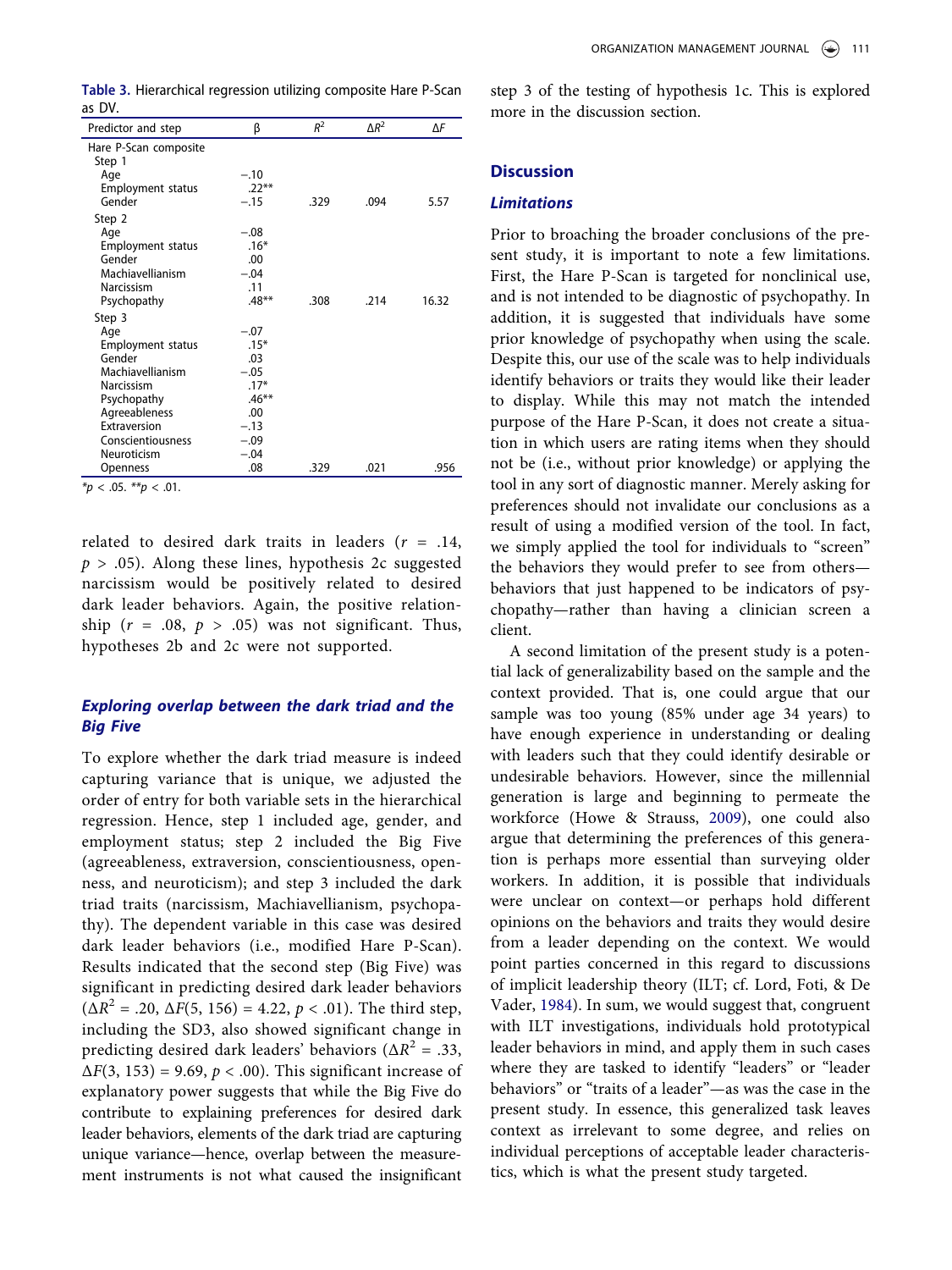Third, we realize the threat of common method bias: specifically, that the participants completed the surveys in the same order, and we recognized there could be some order effect. However, we randomized items within the surveys, and avoided prompting or instruction sets that would have clearly indicated that the independent variable measurements were indeed expected to be related to the Hare P-Scan selections. We also recognize that future studies along these lines should utilize greater time delays and measurements from different respondents.

Finally, it is important to note that the selected behaviors within the Hare P-Scan were generally rated on the low end of the scale (i.e., as not highly desirable). Thus, we do have significant range restriction. However, as range restriction typically reduces the relationships of variables, we would expect that if a sample could be drawn that included more individuals (i.e., followers) who desired behaviors that were seen as "dark" or "psychopathic," then the correlations observed would be even stronger.

Despite the limitations just noted, the present study provides several interesting implications that could illuminate how leaders with subtle—or perhaps quite dramatic—psychopathic behaviors come to power based on their followers.

# **Implications**

As researchers, we should not assume that rational actors are making decisions about leadership. Therefore, our research provides evidence that individuals, in fact, desire some dark leadership traits and do not see these traits as adverse characteristics. Perhaps the most compelling results from the present study are those among the dark triad. Psychopathy is the strongest predictor, on the follower side, of desiring or accepting behaviors that are indicative of leader psychopathy. While this may not sound surprising, consider a few of the occupations that Dutton ([2012\)](#page-11-34) suggested contain more psychopathic individuals: media, sales, surgeons, journalists, police officers, and clergy. While others existed in his top 10—when a confluence of followers high on a nonclinical (i.e., the SD3) measure of psychopathy exists within an organization, perhaps the local television station or hospital—then it is perhaps more likely a leader who shows similar traits will rise to power. Clearly, our results suggest that psychopathy is a much more powerful predictor of accepting dark behaviors than Machiavellianism and narcissism, two other traits often discussed in the leadership literature (Brunell et al., [2008](#page-11-35); Campbell et al., [2011\)](#page-11-4).

The aforementioned conclusion provides a second key implication of the present study. The Big Five Personality Inventory does not provide any additional predictive power beyond the dark triad. This finding was completely counter to our prediction. To explore this further, we reversed the entry of the Big Five in our regression analysis to find that it did provide predictive power, and that the dark triad helped to explain even more variance in a third step. Thus, perhaps there are dimensions of the Big Five that are relevant to this equation—a point borne out by findings that conscientiousness and agreeableness were significantly correlated (albeit negatively) to desired dark leader behaviors.

Regarding these predictions, perhaps the conscientious person deems an individual displaying "unpredictable behavior" with "mostly casual friends" to be a generally undesirable leader. This would, of course, make sense—as the conscientious person prefers predictability and dependability. As far as agreeableness, we made the assumption that someone less argumentative and prone to "go along to get along" would simply avoid identifying many of the statements or traits as "undesirable" or something they wouldn't prefer. Here, perhaps the solidarity of the task allowed for enough independence (and complete lack of socially desirable behavior expectations) for those individuals high on agreeableness to reject such traits and behaviors. On the other side, those who were low on agreeableness could perhaps see the merit in less agreeable actions from a leader as more like them—which is in line with implicit leadership theories and social psychological explanations of group member selection (i.e., homogeneous selections).

Still, the preceding explanations would then, ideally, hold for both narcissism and Machiavellianism—when individuals with such tendencies would prefer behaviors (à la an ILT explanation) similar to those they would employ. However, it is also possible that those narcissistic or Machiavellian individuals would prefer not to be led by one with those traits, because those leaders would seek the attention and manipulate others to the extent that the follower would not be able to do either.

Overall, it is clear that more research must be conducted on this topic. Strong relationships between follower psychopathy (as an SD3 dimension), low conscientiousness, low agreeableness, and desired dark leader behaviors exist. Two of these could perhaps be captured by follower selection, as many organizations still utilize personality instruments in their selection process. Therefore, hiring people based on conscientiousness, which is one of the greatest predictors of job performance (Hunter & Hunter, [1984\)](#page-11-36), would help to eliminate hiring individuals who find dark leader behaviors acceptable. On the other hand, low agreeableness is a trait of creative individuals, and not many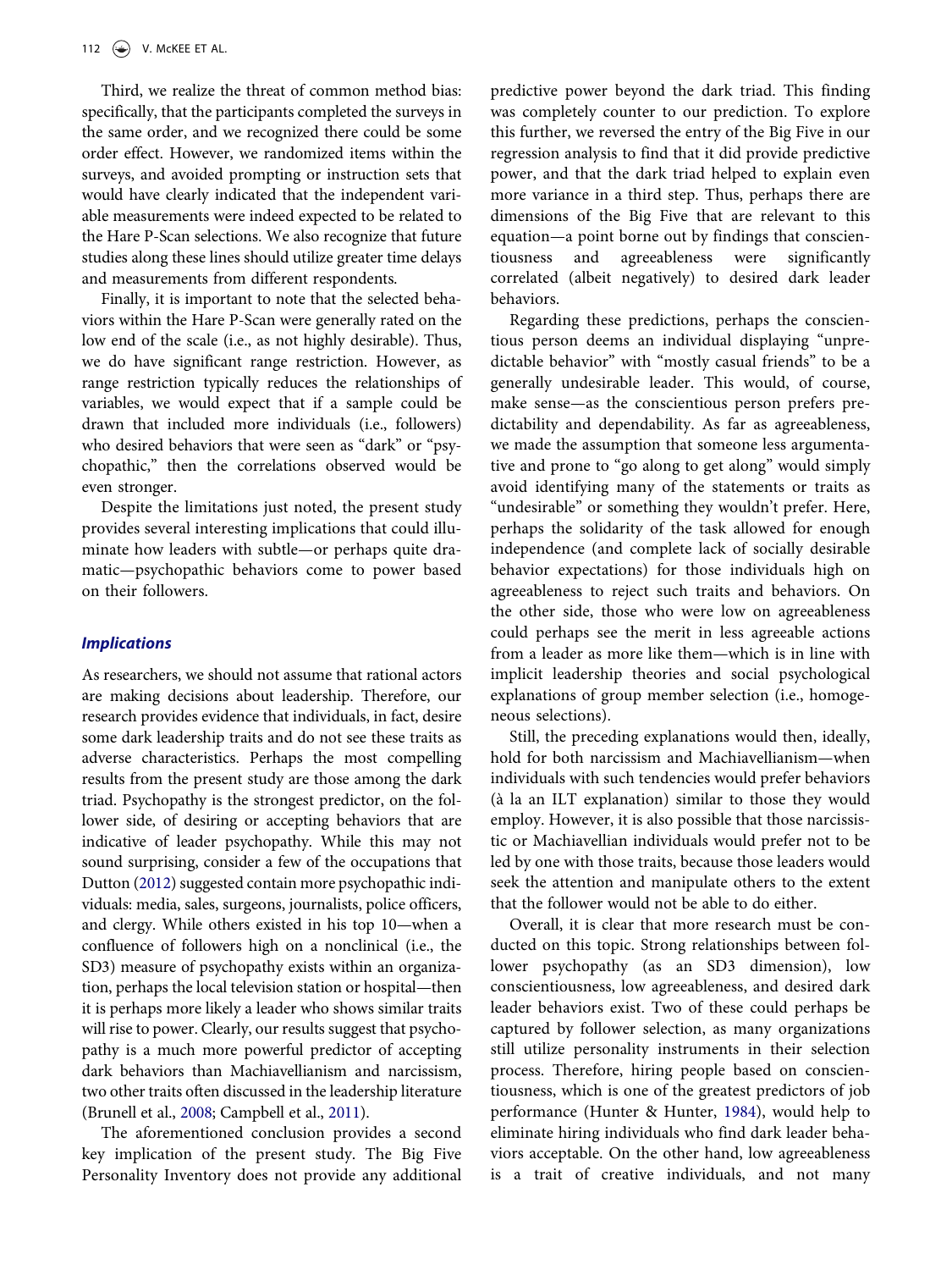organizations utilize the SD3 to determine levels of narcissism, Machiavellianism, or psychopathy. Hence, the door remains open for organizations to have individuals who, while they may not select their leaders, will find behaviors of darker leaders to be acceptable. Indeed, examples of this phenomenon may not lie too far outside the realm of reality for many. Or, they may simply turn on the TV.

#### Future research

Clearly, the present study leaves several questions to be answered. First and foremost, a more appropriate measure of psychopathic leader behavior must be developed. While the example items provided earlier do clearly relate to typical leader behaviors, some items, such as "deals drugs" or "is cruel to animals," are not likely to ever be identified as behaviors a follower would accept in a leader. Even more importantly, the high number of items (90) in the Hare and the high correlations between dimensions suggest that a more concise measure would be appropriate.

Second, while surveys are essential to gathering information from organizations, other methods, such as a low-fidelity simulation (Motowidlo, Dunnette, & Carter, [1990\)](#page-11-37), provide much greater substantive validity. Low-fidelity simulations could include written scenarios that provide descriptions of the leader, the context for different situations in which leaders operate (e.g., interacting with followers, interacting with other stakeholders), and descriptions of specific instances in which the leader displays behavior related to psychopathy. Providing such context for leader actions could enhance researchers' abilities to predict not only which behaviors that relate to psychopathy are acceptable but also understand why they are acceptable to followers. Moreover, the low-fidelity simulation allows followers to visualize such situations in a common manner (i.e., as described).

Third, it would be interesting to provide an even deeper look into the process of selection, rise to power, and maintenance of power as it relates to dark leader behaviors. For example, while specific traits or behaviors are identified as desired by followers at the outset, at what point do those same traits or behaviors raise red flags? And, when such flags are raised, what, if anything, is actually done by followers to help remove the leader? In organizations, such reactions could range from passive (e.g., turnover) to active (e.g., whistleblowing). Identifying such processes, perhaps through historiometric analyses, could lead to the development of a selection instrument that would help organizations identify these hidden, dark leaders much earlier before damage (e.g., massive turnover, ethical scandals) occurs.

#### Conclusion

This study examined leadership from the follower's side. The study provided evidence on which traits are predictive of accepting leader behaviors deemed as markers of psychopathy. We discovered that while those interested in the dark triad have established relationships among those traits and the Big Five taxonomy, such relationships are limiting when viewed with results of the present study. Specifically, the Big Five does not provide predictive power beyond the dark triad, specifically the psychopathic component. Overall, those followers who have higher psychopathy scores on the SD3 are more accepting of leader behaviors that are markers of potential psychopathy. We have suggested that future research should refine how psychopathic leader behaviors are measured in order to help create a model that could help identify environments that would be particularly conducive to "raising" a psychopathic leader to power.

#### About the authors

Victoria McKee is an assistant professor in the Management Department at the University of Central Oklahoma. She earned her PhD in management from the University of North Texas. Her research interests include transformational and authentic leadership, dark leadership, team effectiveness, and time theft. She can be reached at vmckee@uco.edu.

Ethan P. Waples is an associate professor in the Management Department and is the department chair, as well as the director of the MBA program at the University of Central Oklahoma. He earned his PhD in industrial/organizational psychology from the University of Oklahoma. His research interests include leadership, business ethics, selection, and training. He can be reached at ewaples@uco.edu.

K. J. Tullis is an associate dean for the College of Business at University of Central Oklahoma. He has previously served the college as a professor of management, chair of the Department of Management, assistant dean, and twice as a program director. He earned his PhD from the University of Arkansas. His research interests include dark leadership and employee selection and issues related to campus security. He can be reached at ktullis@uco.edu.

# **References**

<span id="page-10-0"></span>Asch, S. E. (1951). Effects of group pressure upon the modification and distortion of judgments. In H. Guetzow (Ed.), Groups, leadership, and men. Pittsburgh, PA: Carnegie Press.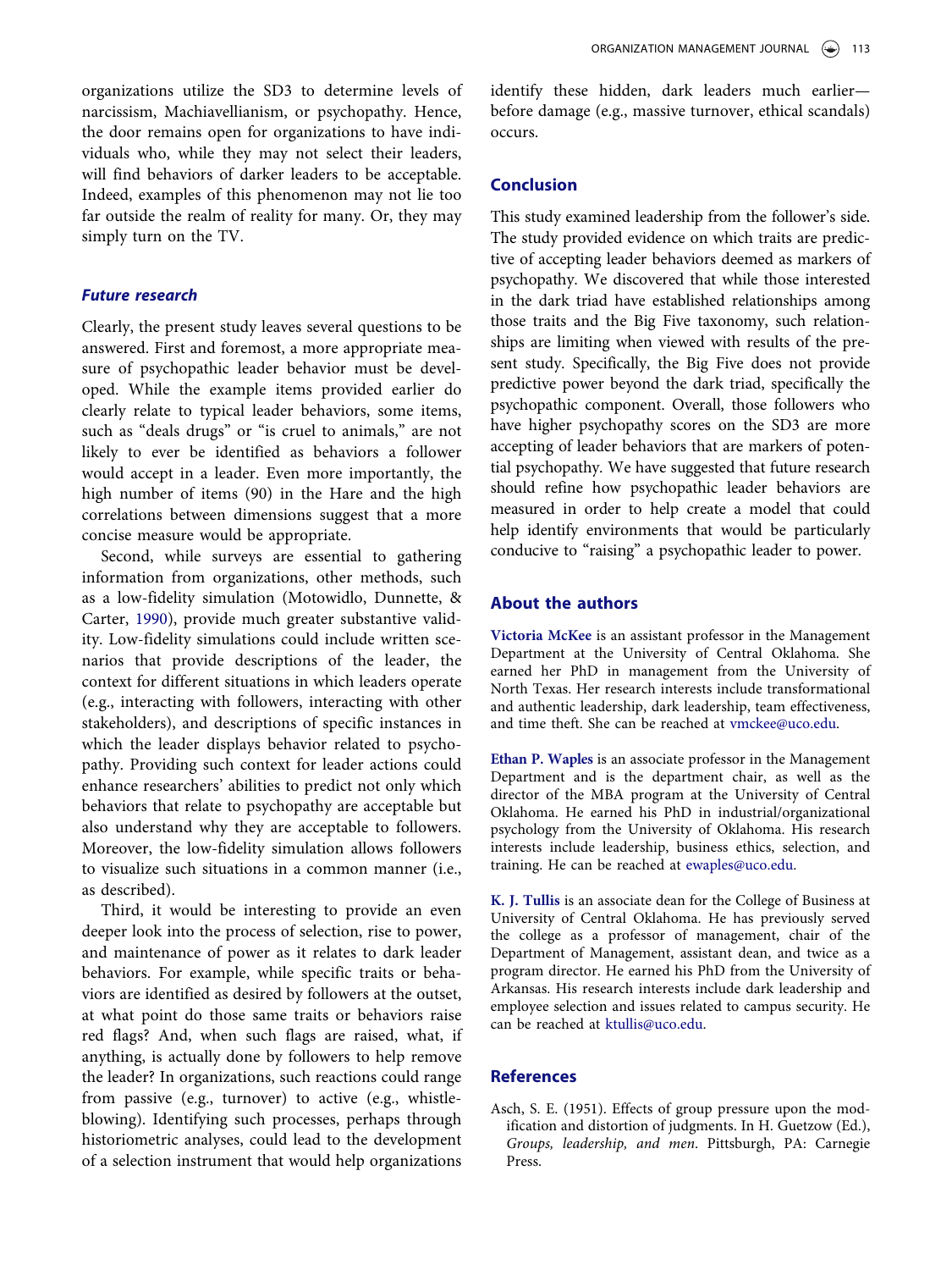- <span id="page-11-10"></span>Ashforth, B. (1994). Petty tyranny in organizations. Human Relations, 47(7), 755–778. doi:[10.1177/001872679404700701](http://dx.doi.org/10.1177/001872679404700701)
- <span id="page-11-7"></span>Babiak, P., & Hare, R. D. (2006). Snakes in suits: When psychopaths go to work. New York, NY: Regan Books.
- <span id="page-11-1"></span>Babiak, P., Neumann, C. S., & Hare, R. D. (2010). Corporate psychopathy: Talking the walk. Behavioral Sciences & the Law, 28(2), 174–193.
- <span id="page-11-37"></span>Bass, B. M. (1990). From transactional to transformational leadership: Learning to share the vision. Organizational dynamics, 18(3), 19–31.
- <span id="page-11-29"></span>Bishopp, D., & Hare, R. D. (2008). A multidimensional scaling analysis of the Hare PCL-R: Unfolding the structure of psychopathy. Psychology, Crime & Law, 14(2), 117–132. doi:[10.1080/10683160701483484](http://dx.doi.org/10.1080/10683160701483484)
- <span id="page-11-15"></span>Brody, G. H., & Stoneman, Z. (1985). Peer imitation: An examination of status and competence hypotheses. Journal of Genetic Psychology, 146(2), 161–170. doi:[10.1080/00221325.1985.9914443](http://dx.doi.org/10.1080/00221325.1985.9914443)
- <span id="page-11-35"></span>Brunell, A. B., Gentry, W. A., Campbell, W. K., Hoffman, B. J., Kuhnert, K. W., & DeMarree, K. G. (2008). Leader emergence: The case of the narcissistic leader. Personality and Social Psychology Bulletin, 34(12), 1663–1676. doi:[10.1177/0146167208324101](http://dx.doi.org/10.1177/0146167208324101)
- <span id="page-11-4"></span>Campbell, W. K., Hoffman, B. J., Campbell, S. M., & Marchisio, G. (2011). Narcissism in organizational contexts. Human Resource Management Review, 21(4), 268–284.
- <span id="page-11-28"></span>Christie, R., & Geis, F. L. (1970). Machiavellianism. Cambridge, MA: Academic Press, Incorporated.
- <span id="page-11-17"></span>Cleckley, H. (1941). The mask of sanity. St. Louis, MO: Mosby.
- <span id="page-11-30"></span>Cleckley, H. (1955). The mask of sanity (3rd ed.). St. Louis, MO: C. V. Mosby.
- <span id="page-11-6"></span>Cleckley, H. (1964). The mask of sanity: An attempt to clarify some issues about the so-called psychopathic personality. St. Louis, MO: C. V. Mosby.
- <span id="page-11-2"></span>Coid, J., Yang, M., Ullrich, S., Roberts, A., & Hare, R. D. (2009). Prevalence and correlates of psychopathic traits in the household population of Great Britain. International Journal of Law and Psychiatry, 32(2), 65–73. doi:[10.1016/j.](http://dx.doi.org/10.1016/j.ijlp.2009.01.002) [ijlp.2009.01.002](http://dx.doi.org/10.1016/j.ijlp.2009.01.002)
- <span id="page-11-20"></span>Conger, J. A., & Kanungo, R. N. (1987). Toward a behavioral theory of charismatic leadership in organizational settings. Academy of Management Review, 12(4), 637–647.
- <span id="page-11-27"></span>Douglas, H., Bore, M., & Munro, D. (2012). Distinguishing the dark triad: Evidence from the five-factor model and the Hogan development survey. Psychology, 3(03), 237–242. doi:[10.4236/psych.2012.33033](http://dx.doi.org/10.4236/psych.2012.33033)
- <span id="page-11-34"></span>Dutton. (2012). The wisdom of psychopaths: What saints, spies, and serial killers can teach us about success. New York, NY: Scientific American.
- <span id="page-11-11"></span>Einarsen, S., Aasland, M. S., & Skogstad, A. (2007). Destructive leadership behaviour: A definition and conceptual model. Leadership Quarterly, 18(3), 207–216. doi:[10.1016/j.leaqua.2007.03.002](http://dx.doi.org/10.1016/j.leaqua.2007.03.002)
- <span id="page-11-25"></span>Furtner, M. R., Rauthmann, J. F., & Sachse, P. (2011). The self-loving self-leader: An examination of the relationship between self-leadership and the dark triad. Social Behavior and Personality: An International Journal, 39(3), 369–379. doi:[10.2224/sbp.2011.39.3.369](http://dx.doi.org/10.2224/sbp.2011.39.3.369)
- <span id="page-11-8"></span>Greenhalgh, L. (1973). Impressions of an M.B.A. program: Its value to a practitioner. Academy of Management Proceedings, 1973, 193–199. doi:[10.5465/AMBPP.1973.4981300](http://dx.doi.org/10.5465/AMBPP.1973.4981300)
- <span id="page-11-21"></span>Hare, R. D. (1993). Without conscience. New York, NY: Guilford Press.
- <span id="page-11-18"></span>Hare, R. D., & Hervé, H. F. (1999). The Hare P-Scan: Research version. Toronto, ON, Canada: Multi-Health Systems Inc.
- <span id="page-11-3"></span>Hare, R. D., & Neumann, C. S. (2008). Psychopathy as a clinical and empirical construct. Annual Review of Clinical Psychology, 4, 217–246. doi:[10.1146/annurev.](http://dx.doi.org/10.1146/annurev.clinpsy.3.022806.091452) [clinpsy.3.022806.091452](http://dx.doi.org/10.1146/annurev.clinpsy.3.022806.091452)
- <span id="page-11-0"></span>Harris, K. J., Kacmar, K. M., & Zivnuska, S. (2007). An investigation of abusive supervision as a predictor of performance and the meaning of work as a moderator of the relationship. Leadership Quarterly, 18, 252–263. doi[:10.1016/j.](http://dx.doi.org/10.1016/j.leaqua.2007.03.007) [leaqua.2007.03.007](http://dx.doi.org/10.1016/j.leaqua.2007.03.007)
- <span id="page-11-16"></span>Higgins, E. T. (1997). Beyond pleasure and pain. American Psychologist, 52(12), 1280–1300. doi:[10.1037/0003-](http://dx.doi.org/10.1037/0003-066X.52.12.1280) [066X.52.12.1280](http://dx.doi.org/10.1037/0003-066X.52.12.1280)
- <span id="page-11-9"></span>Hillon, M. E., & Tullis, K. J. (2007). Selecting for adverse characteristics. Proceedings of Decision Sciences Institute, Southwest Region,71–75.
- <span id="page-11-32"></span>Howe, N., & Strauss, W. (2009). Millennials rising: The next great generation. New York, NY: Knopf-Doubleday.
- <span id="page-11-19"></span>Howell, J. M., & Shamir, B. (2005). The role of followers in the charismatic leadership process: Relationships and their consequences. Academy of Management Review, 30(1), 96– 112. doi:[10.5465/AMR.2005.15281435](http://dx.doi.org/10.5465/AMR.2005.15281435)
- <span id="page-11-36"></span>Hunter, J. E., & Hunter, R. F. (1984). Validity and utility of alternative predictors of job performance. Psychological Bulletin, 96, 72–98. doi[:10.1037/0033-2909.96.1.72](http://dx.doi.org/10.1037/0033-2909.96.1.72)
- <span id="page-11-22"></span>Jakobwitz, S., & Egan, V. (2006). The dark triad and normal personality traits. Personality and Individual Differences, 40 (2), 331–339. doi:[10.1016/j.paid.2005.07.006](http://dx.doi.org/10.1016/j.paid.2005.07.006)
- <span id="page-11-5"></span>John, O. P., Donahue, E. M., & Kentle, R. L. (1991). The Big Five Inventory: Versions 4a and 54. Berkeley, CA: University of California, Berkeley, Institute of Personality and Social Research.
- <span id="page-11-24"></span>Johnson, A. L., Luthans, F., & Hennessey, H. W. (1984). The role of locus of control in leader influence behavior. Personnel Psychology, 37(1), 61–75. doi[:10.1111/](http://dx.doi.org/10.1111/peps.1984.37.issue-1) [peps.1984.37.issue-1](http://dx.doi.org/10.1111/peps.1984.37.issue-1)
- <span id="page-11-31"></span>Jones, D. N., & Paulhus, D. L. (2014). Introducing the Short Dark Triad (SD3): A brief measure of dark personality traits. Assessment, 21(1), 28–41. doi:[10.1177/1073191113514105](http://dx.doi.org/10.1177/1073191113514105)
- <span id="page-11-26"></span>Judge, T. A., Piccolo, R. F., & Kosalka, T. (2009). The bright and dark sides of leader traits: A review and theoretical extension of the leader trait paradigm. Leadership Quarterly, 20, 855–875. doi:[10.1016/j.leaqua.2009.09.004](http://dx.doi.org/10.1016/j.leaqua.2009.09.004)
- <span id="page-11-13"></span>Kellerman, B. (2004). Bad leadership: What it is, how it happens, why it matters. Boston, MA: Harvard Business Press.
- <span id="page-11-23"></span>Khoo, H. S., & Burch, G. S. J. (2008). The 'dark side' of leadership personality and transformational leadership: An exploratory study. Personality and Individual Differences, 44(1), 86–97. doi[:10.1016/j.paid.2007.07.018](http://dx.doi.org/10.1016/j.paid.2007.07.018)
- <span id="page-11-14"></span>Lipman-Blumen, J. (2005). Toxic leadership: When grand illusions masquerade as noble visions. Leader to Leader, 2005 (36), 29–36.
- <span id="page-11-12"></span>Lipman-Blumen, J. (2008). Following toxic leaders: In search of posthumous praise. In J. Lipman-Blumen, R. E. Riggio, & I. Chaleff (Eds.), The art of followership: How great followers create great leaders and organizations (pp. 181–194). San Francisco, CA: Jossey-Bass.
- <span id="page-11-33"></span>Lord, R. G., Foti, R. J., & De Vader, C. L. (1984). A test of leadership categorization theory: Internal structure,